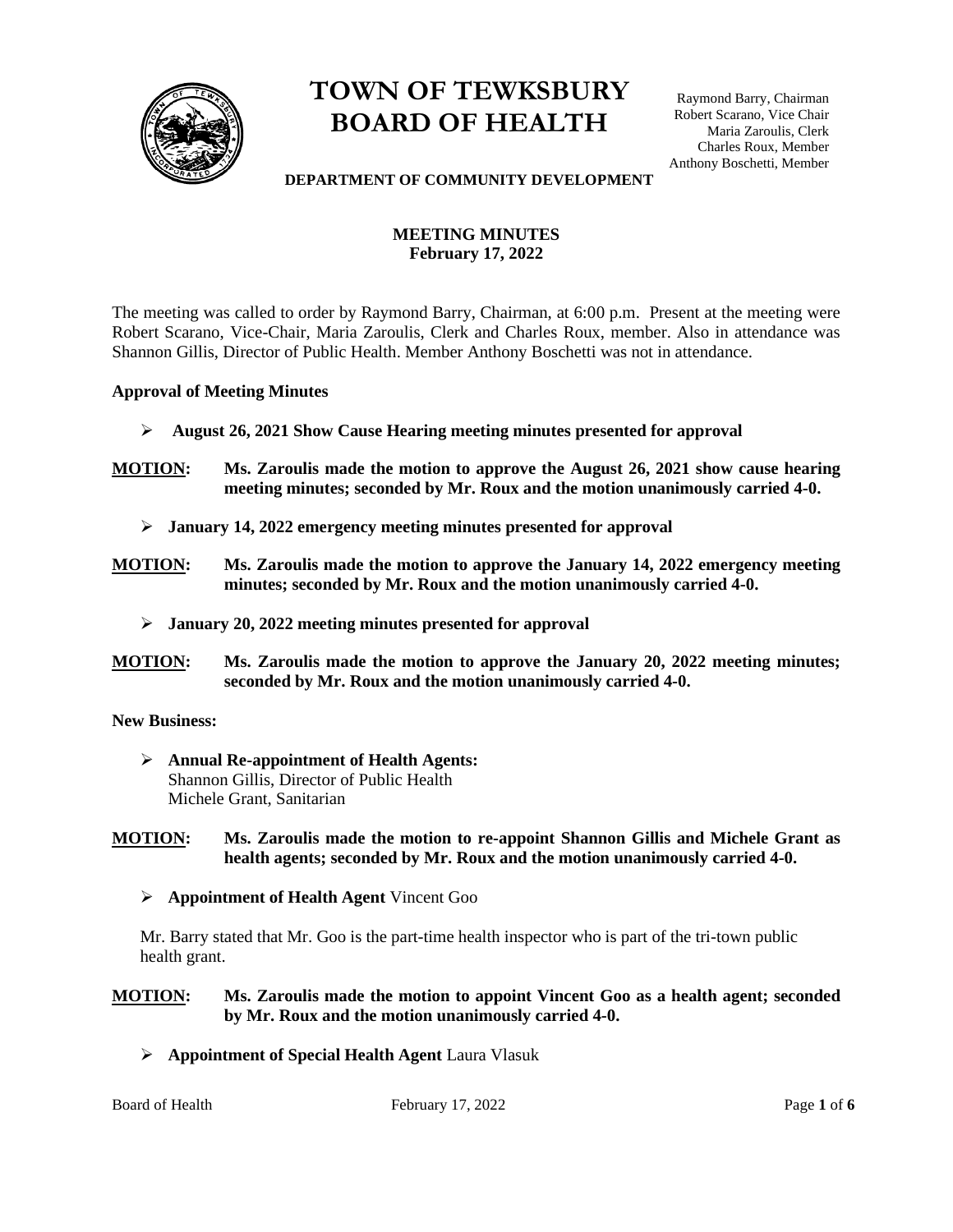Mr. Barry stated that Ms. Vlasuk is a new person working with Ron Beauregard, Tobacco Control Agent.

#### **MOTION: Ms. Zaroulis made the motion to appoint Laura Vlasuk as a special health agent; seconded by Mr. Roux and the motion unanimously carried 4-0.**

Mr. Barry stated that employees who work for the Health Department are appointed as health agents while those who assist are appointed as special health agents.

#### ➢ **Jessica Fitzmaurice, Aesthetics Exchange Skin Care, 1215 Main St.-** Discussion of proposed business expansion

Board of Health February 17, 2022 Page 2 of 6 Present was Jessica Fitzmaurice, owner of Aesthetics Exchange Skin Care, 1215 Main St. Unit 125 & Unit 126. Ms. Gillis stated that the Board of Health issued a variance in March 2018 for the body art regulation section 9.1.7 and 9.1.12 hand and mop sink requirements. The existing facility does not have a hand sink in the room where the permanent makeup procedure takes place but there is a sink 7 ft. outside the door of the permanent makeup room. The variance stated that when the permanent makeup procedure is performed, there will only be one client and one practitioner in the room and the door needs to remain open. There is a maximum of two clients per day. The variance was based on the existing floor plan. There is no mop sink in the existing establishment. There has been expansion to the business upstairs above the existing unit. There is now one room with a sink located inside the room. This changes the existing conditions of this variance. Ms. Fitzmaurice expanded her business to the upstairs unit and is looking to use the room upstairs that has a sink to do permanent makeup procedures. Ms. Gillis stated that there weren't permits pulled for the work, so a plan was not seen of the new space until the work had already been completed. Currently, there have been permits applied for and Ms. Gillis did view the new space with a Board member. The permits are being held until there is an approval from the Health Department. Ms. Gillis explained the inspection that her and a Board member completed. There is a hand sink in the room where the permanent makeup will be performed. However, there isn't a mop sink, but there is room for it. The hand sink is accessible and Ms. Gillis stated that this is a better space to perform the permanent makeup. Mr. Barry asked if Dr. Boschetti, the Board member who went on the inspection, was fine with the location of the sink. Ms. Gillis stated that she believed so. Mr. Roux asked if the upstairs business was already constructed or if it was constructed to fit the business. Ms. Gillis stated that she did not see the space preconstruction. Mr. Roux stated that if permits were pulled, the Health Department could have had input on where the sink would be located and the existing permit has a variance on it. A variance cannot be modified or eliminated. Mr. Barry stated that the business owner would normally approach the building department and health department with plans asking for a review in order to be in compliance with state and local regulations. The Health Department is being asked to approve something that is already in place. Ms. Fitzmaurice stated that nothing was built to fit her needs, old sinks and lights were changed out. No new plumbing was added or moved. The previous owner had bathrooms that were turned into closets and the new sink is in an old closet which already had the plumbing in it. Ms. Fitzmaurice stated that the permit was her oversight. She had a designer coordinating the plumber and electrician and assumed everything was done. She would never intentionally not pull a permit. She also stated that the three rooms downstairs will be used for skin procedures and the upstairs rooms will be used for cosmetic injectables and permanent makeup, the procedures Dr. Shektman oversees. Ms. Gillis stated that Dr. Shektman is aware of the new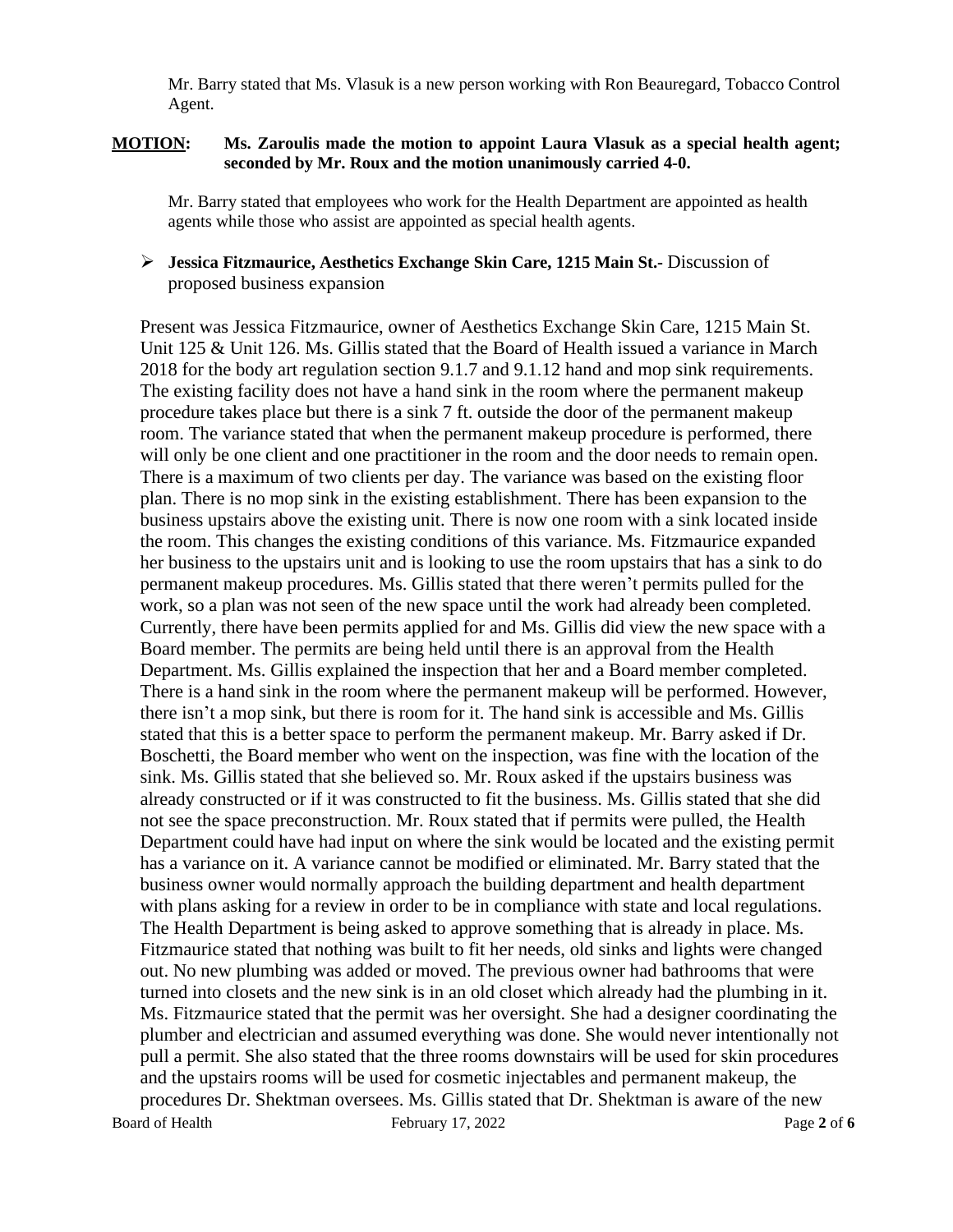space. A discussion took place regarding the existing variance and permitting. Mr. Scarano asked Ms. Fitzmaurice to submit a narrative so the Board has an idea what the operation will be downstairs. The Board would look at the downstairs as a non-substantial plan. The operation upstairs is considered new. Ms. Fitzmaurice asked if the existing common area sink could be used as a mop sink since it is deep and big enough. If a mop sink needs to be installed, the only place to put it would be inside the permanent makeup room where the sink is. Ms. Gillis asked what is the use of the common area sink? Ms. Fitzmaurice stated that it is a handwashing sink. Ms. Gillis stated to avoid cross contamination, the Department would prefer a separate mop sink. A discussion ensued regarding the mop sink. Mr. Barry stated that in his opinion, it would make more sense to have the mop sink located outside that procedure room so it could be used at any time by the other employees. Mr. Scarano suggested that the applicant speak with her plumber and contractor to find out if the Board's suggestions are capable of being completed for the operation. A discussion ensued again regarding the issuance of the permit and the existing variance. Ms. Fitzmaurice reviewed the operations of the new space. Mr. Scarano stated that the variance for the downstairs needs to stay in place as there isn't a mop sink or a hand sink inside the room. The new space upstairs will be in compliance with the addition of the mop sink and would not need a variance. Ms. Zaroulis asked Mr. Scarano for clarification. More discussion ensued.. Mr. Barry stated that a request to modify the variance was applied for on November 21, 2019 to include two practitioners in the room as Shannon Lightell was applying as an apprentice under Ms. Fitzmaurice. Ms. Lightell now has a practitioner's license. Ms. Fitzmaurice explained the reasoning behind moving Ms. Lightell's operation to the new space. Mr. Roux asked Ms. Fitzmaurice if she was running a school to which Ms. Fitzmaurice stated she was not. Ms. Lightell approached the table and discussed her training in permanent makeup and esthetics. Mr. Barry stated that there are no national standards or guidelines regarding permanent makeup so it is left up to each individual community as to do what is best. The Board is looking to set up the gold standards. Mr. Scarano stated that the Board relies on the applicant to be properly trained to make sure there are no mishaps and the Board has an underlying duty to public to make sure that the facilities are as close to perfect as possible. Mr. Barry stated that the Board wants to head off any potential problems that could happen. Mr. Scarano stated that the current operation can continue with the variance in place and again requested a narrative from the applicant. If Ms. Gillis is happy with speaking with Dr. Shetkman then that could be sufficient. The only thing that would be required for the upstairs is a permit because the variance does not cover the upstairs operation. Mr. Barry stated that before the permit can be granted the mop sink needs to be installed. Mr. Roux stated that the applicant also needs to follow up with the Building Department. Ms. Fitzmaurice asked if there was a way to hold off on the permanent makeup room and sign off on the other two rooms so the Building Department could go in since this is becoming a financial burden. Mr. Barry stated that the hold up is where the mop sink will be located. This needs to be approved and permitted before the other rooms can be signed off on. Ms. Fitzmaurice stated that the only location for a mop sink would be in the permanent makeup room next to the hand sink. Ms. Gillis asked if the location of the mop sink could be approved administratively so that way the process can continue going forward. Mr. Scarano stated that this could be done and the applicant does not have to come back before the Board. The Board wants the applicant in compliance. Mr. Barry stated that he would also like Dr. Shetkman to weigh in on the location of the mop sink next to the hand sink and about whether he would

Board of Health February 17, 2022 Page 3 of 6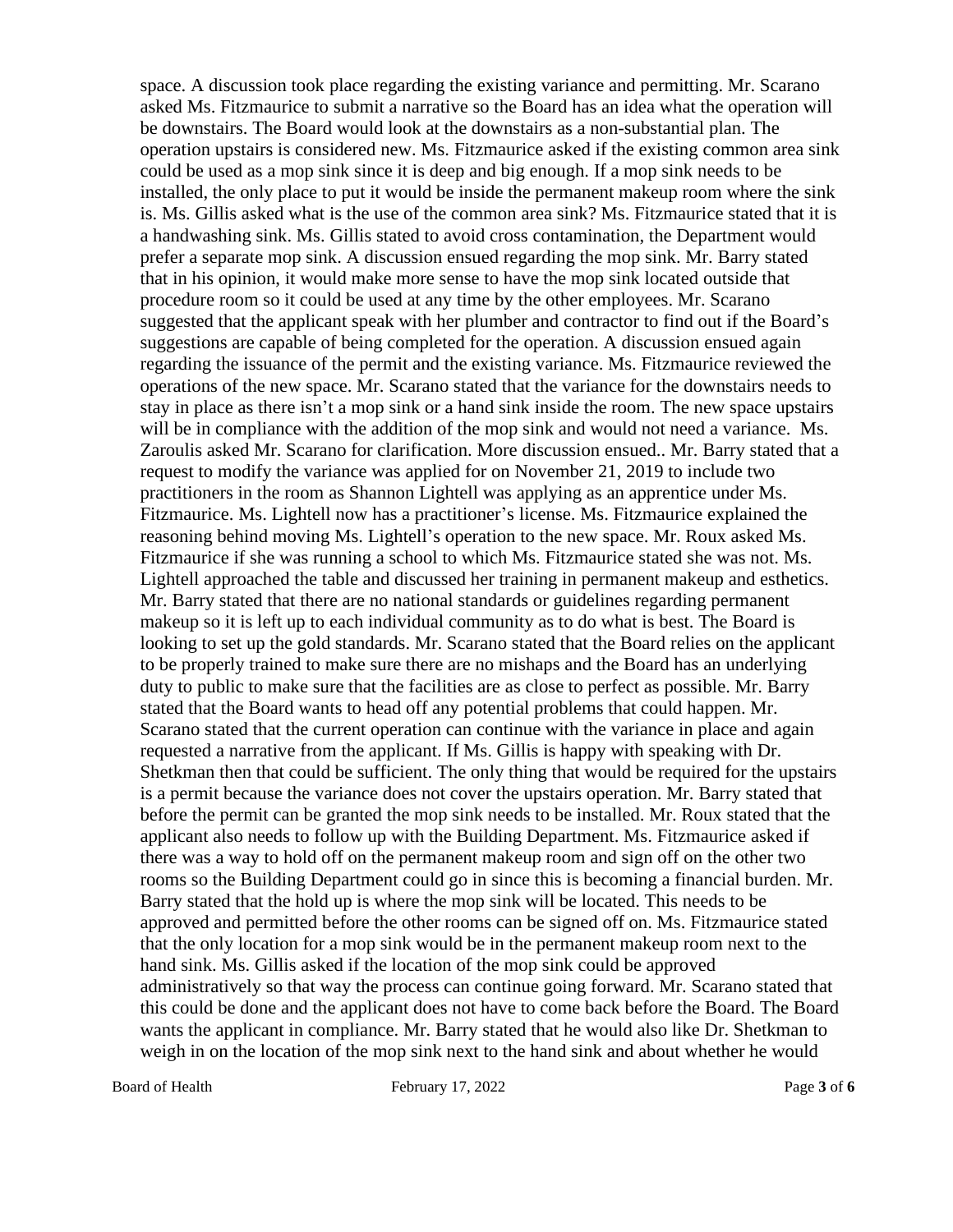be concerned about potential cross contamination. Mr. Barry also stated that the applicant should provide the narrative for the use upstairs and to indicate that only permanent makeup will be performed in the room that has the sink. Ms. Gillis suggested adding the additional unit to their existing permit. No variance is needed and no motion is necessary.

# ➢ **2022 Fee Schedule**

This approval was overlooked due to Covid. No changes were made to the fee schedule and the fee schedule is submitted for the current year.

# **MOTION: Mr. Scarano made the motion to adopt the fee schedule as submitted; seconded by Mr. Roux and the motion unanimously carried 4-0.**

## **Old Business:**

# ➢ **Oliveira Farm update**

Ms. Gillis stated that she sent an email to Tina and Attorney Lawlor about a week ago. The Board is willing to put a hold on the accruing fines if there is an application for an animal permit for the animals that are currently on the property without a permit and to come before the Board of Health on March 17, 2022. The paperwork needs to be submitted by February 25, 2022. Mr. Barry stated that the owner of the animals as well as the property owner or legal representative of the property owner needs to attend the hearing. The property owner is ultimately responsible for what happens to the animals if the animal owner is not able to take care of them. The Board will be looking for an animal care plan since the owner of the animals does not reside on the property. What will the upkeep of the animals be as well as putting together an animal exit plan so the logistics as well as the costs is understood. When the applicant comes before the Board, Town Council Kevin Feely will be asked to attend and would strongly suggest Attorney Lawlor attend as well. Mr. Scarano stated that this is a joint venture between owner and animal owner. The Board wants a plan including everything from entrance to exit and everything in between as well as including who the veterinarian is in case of emergency. Approval by the Board will be based on the application and presentation just like any other application that comes before the Board. Ms. Zaroulis asked how many animals were still on the property. Ms. Gillis stated she believes that there are two ponies, a goat, a couple hens and a rooster. Mr. Roux stated that there are no slaughter animals on site, only pets. Mr. Barry stated that when the ducks and fowl were ordered to be removed from the property, it had been reported that several ducks and fowl were unable to be caught. The ACO's had determined that all the "feathered critters" were technically slaughter chain animals since they were cross contaminated.

## **Director Reports:**

 $\triangleright$  Ms. Gillis stated that the lead school nurse conducted an investigation looking into a cluster of type one diabetes in children and opened an investigation with the Department of Public Health. Mr. Barry stated that the area is about a mile away from the Sutton Brook area and included six students in a very small radius. Mr. Scarano stated that there is connection to Sutton Brook right now. The investigation is ongoing. The Department of Public Health will investigate and get back to the Board with their findings. If there is a public threat, the Board would report it to the public. Mr. Barry stated that type one diabetes could be virus borne and may not be environmental.

## ➢ **Covid numbers update**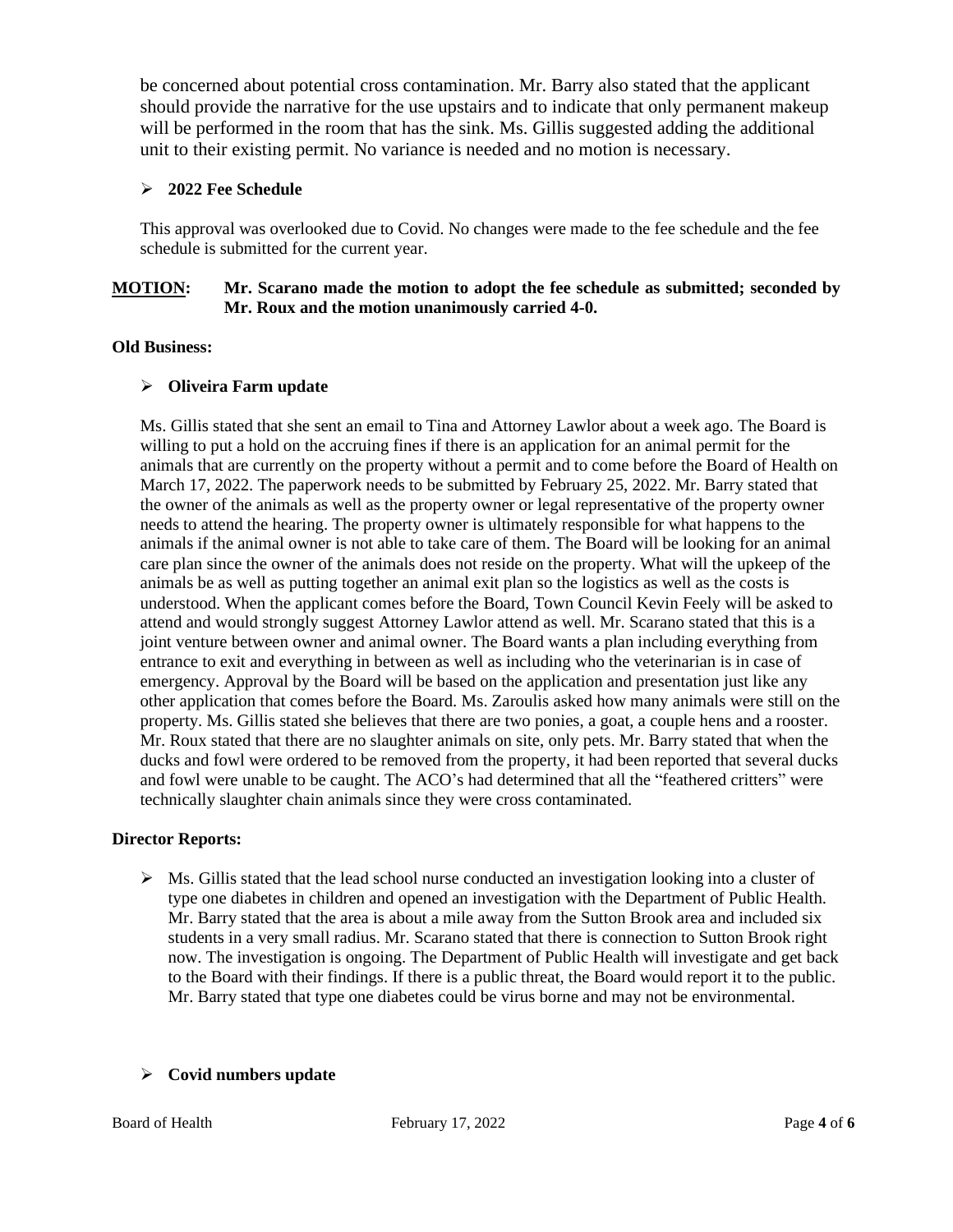There were twenty cases this week, down twenty-three from the previous week. There is a significant downward trend.

# ➢ **Annual Town Report submitted to the Town Manager**

Annual Town Report was submitted to Town Manger last week.

Ms. Gillis received an email this afternoon from Pamela Thomas, Animal Inspector, regarding a Tewksbury Community Cluckers meeting she will be holding on March 22, 2022. This is an information talk for residents that have hens.

# ➢ **Frozen Dessert permit renewal**

Renewals are due March 1, 2022. An email was sent to seasonal ice cream establishments reminding them that a pre-operational inspection is needed before opening and before a permit to operate is issued. Mr. Barry stated that he is hoping to get the Frozen Dessert regulation and the Food Establishment regulation ready to vote on for the March meeting. Mr. Scarano is waiting on a response from a manufacturer regarding the pre-inspection protocol. Mr. Barry asked if this information would be put into the regulation or if it more on the administrative side. A discussion ensued.

## **Board Reports:**

 $\triangleright$  Mr. Barry stated that Ms. Zaroulis and Dr. Boschetti are not running for re-election. Ms. Zaroulis is the Board's representative on Tewksbury Cares. Mr. Barry stated that he didn't believe that the charter stipulates that board members on Tewksbury Cares must be residents. He will find out. If that's the case, he was hoping that Ms. Zaroulis would be willing to stay on the Board of Tewksbury Cares. Ms. Zaroulis stated she would be willing to. Ms. Zaroulis stated that Tewksbury Cares hasn't been very active due to Covid but is hoping that Tewksbury Cares can now be revitalized sometime in the spring.

#### **Announcements:**

## **Adjourn:**

**MOTION: Mr. Roux made the motion to adjourn; seconded by Mr. Scarano and the motion unanimously carried 4-0. Meeting adjourned at 7:09 pm.**

**Approved on: \_\_\_\_\_3/17/22\_\_\_\_\_**